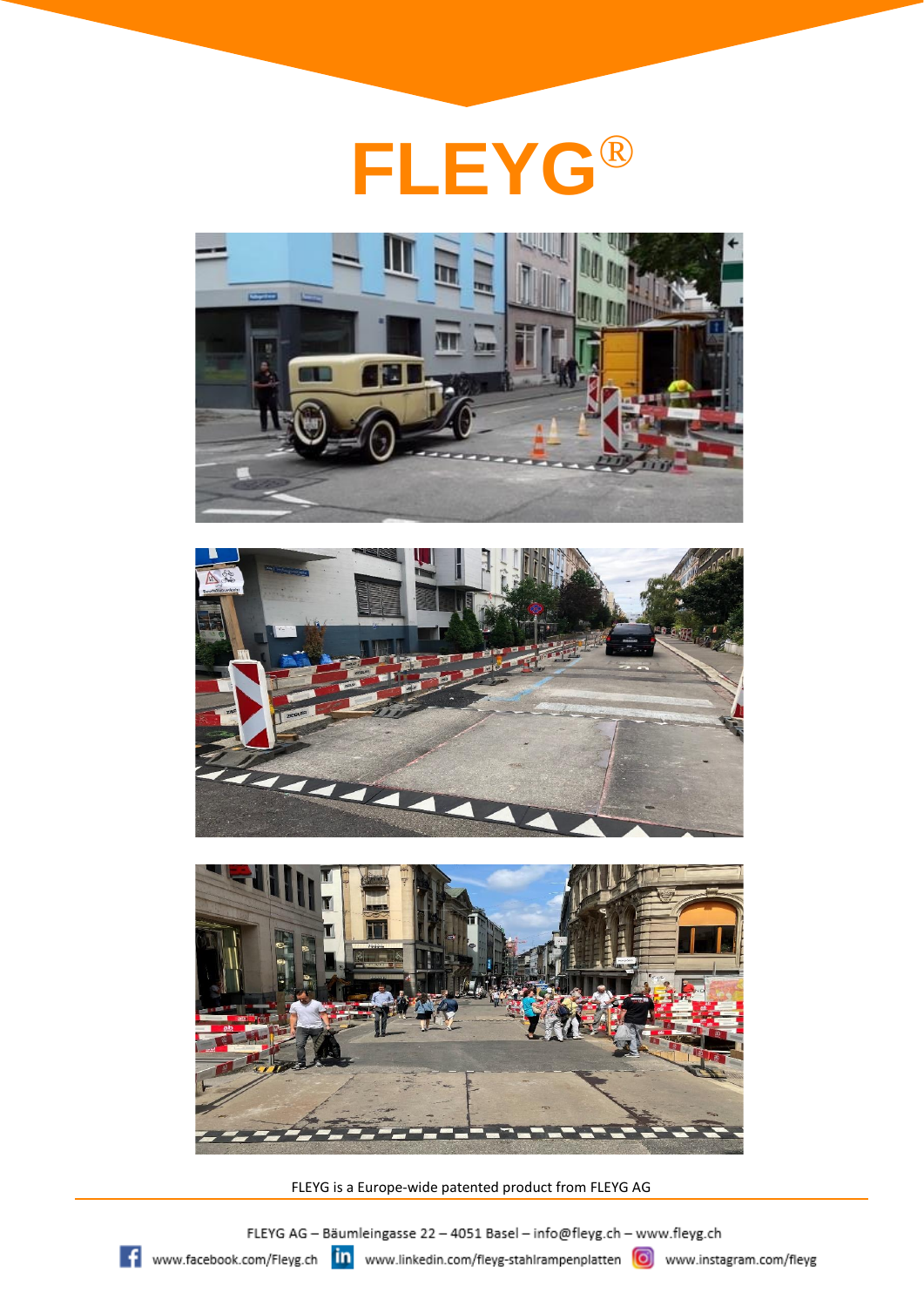

## **HOW DOES FLEYG WORK**

Steel road plates are indispensable for road construction to guide vehicles, bicycles and pedestrians safely over obstacles on construction sites.

Up to now, steel plates were mostly built by filling up concrete ramps. This is timeconsuming and expensive. In addition, the steel plates built in this way cause considerable noise when crossing.

### **THE SOLUTION IS FLEYG**

The **FLEYG**-Ramp is mainly made of rubber. The noise dampening effect is already integrated into the material. **FLEYG** is water-repellent and non-slip. With the reflective markings it is also more visible.

#### **BENEFITS OF FLEYG**

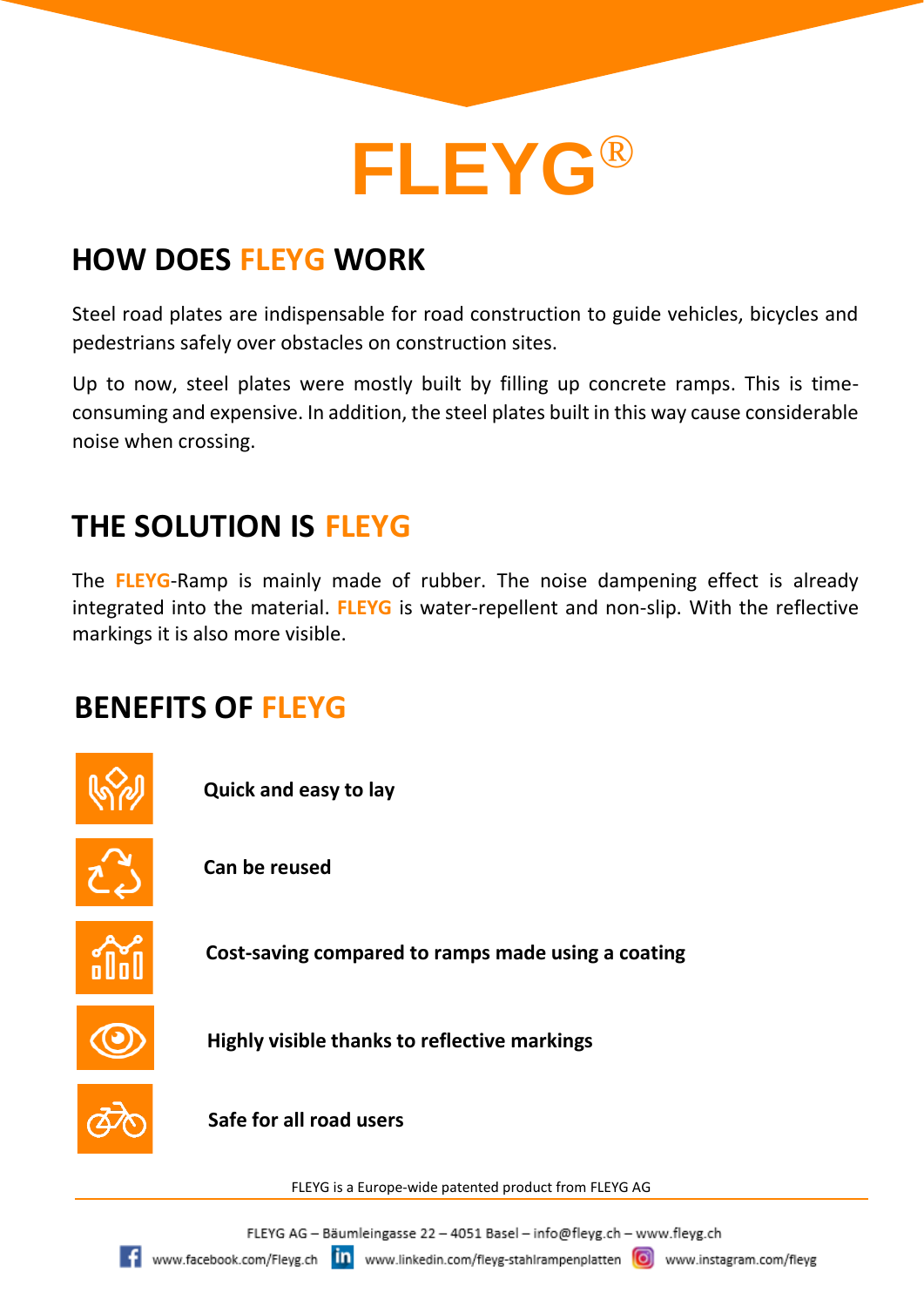# **FLEYG**®

### **SAFE – CONSISTENT – LOW COST**

|                  | <b>Asphalt</b>                                                                                                | <b>FLEYG</b>                                                                                                                            |
|------------------|---------------------------------------------------------------------------------------------------------------|-----------------------------------------------------------------------------------------------------------------------------------------|
| <b>Price</b>     | <b>Per Use</b><br>EUR 50.00 - 60.00 / $m1$                                                                    | Can be used again and again<br>EUR 190.00 - 210.00 / $m1$<br>Acquisition costs are recouped after<br>just five uses                     |
| <b>Usability</b> | Only once<br>٠                                                                                                | 200 times and more<br>$\bullet$<br>100 % Recycling Material<br>$\bullet$                                                                |
| Gradient         | $17 - 30%$<br>$\bullet$                                                                                       | 8 %<br>$\bullet$                                                                                                                        |
| <b>Safety</b>    | Trip hazard for pedestrians<br>$\bullet$<br>and cyclists<br>Not easily visible to all road users<br>$\bullet$ | Reflectors ensure safety<br>$\bullet$<br>No tripping<br>$\bullet$<br>Increased slip resistance<br>$\bullet$<br>Easy to lay<br>$\bullet$ |

FLEYG is a Europe-wide patented product from FLEYG AG